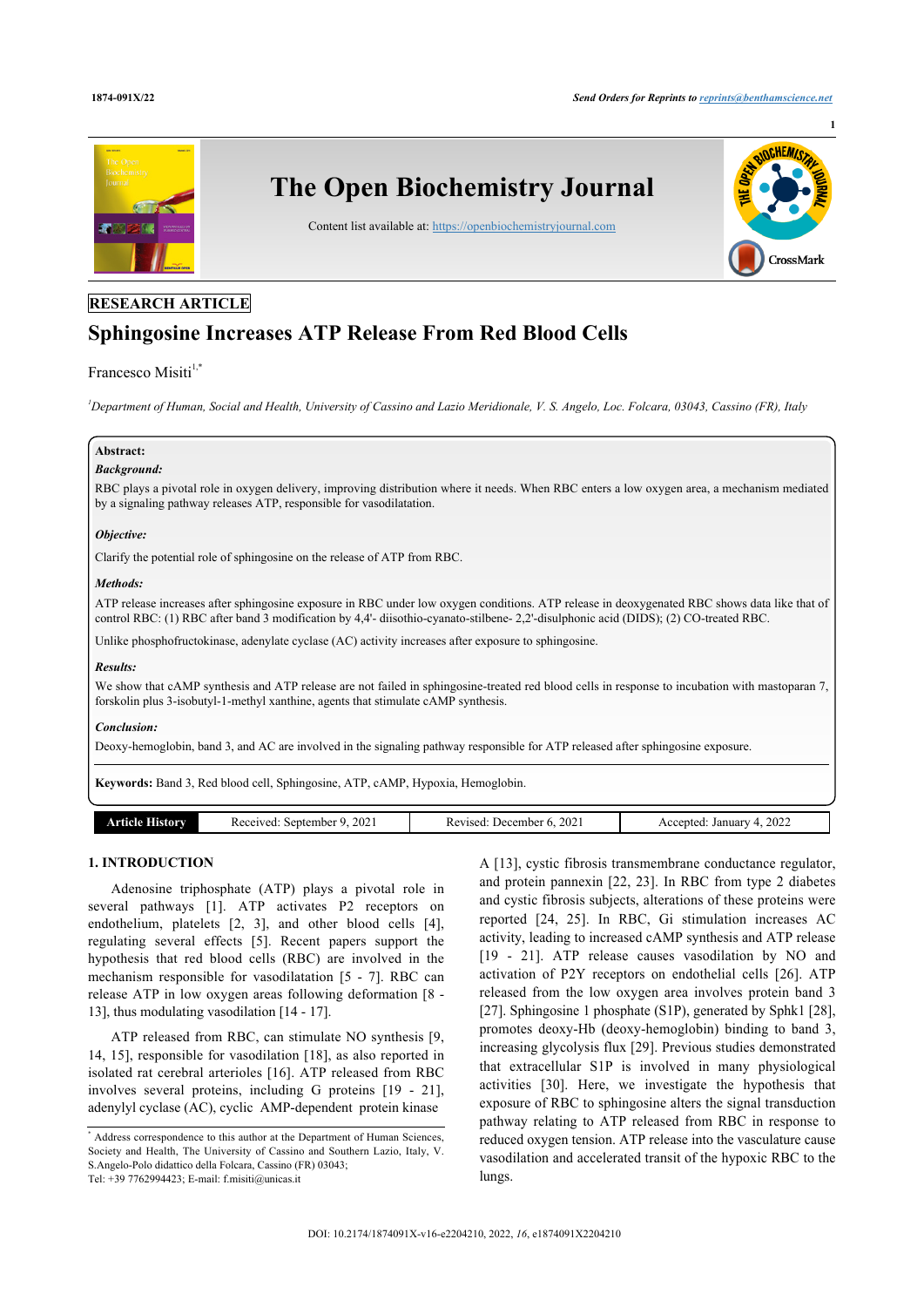### **2. MATERIALS AND METHODS**

#### **2.1. Chemicals and Preparation of RBC**

Sphingosine and other chemicals have been obtained from Sigma Aldrich. According to the Declaration of Helsinki, heparinized fresh human blood has been obtained from informed, healthy donors. Plasma separation was obtained by centrifuging at 2500g for 5 minutes. Human RBCs have been isolated by density gradient centrifugation by Ficoll. Samples have been prepared as previously reported [\[31\]](#page-5-17). Two minutes after deoxygenation, a 200-µl sample of the buffer-containing cells has removed for cAMP and ATP analysis. Saturation of hemoglobin was measured as reported by Zijlstra [\[32](#page-5-18)]. In low oxygen conditions, deoxy-Hb was  $60\% \pm 0.32\%$ . Sphingosine concentration has been fixed to 200 nM. To exclude the possibility that RBC lysis contributes to the measurement of ATP release, the presence of hemoglobin in the supernatant was determined by light absorption at 405 nm (Cary 3E, Varian, Palo Alto, CA)

#### **2.2. Measurement of ATP**

ATP was measured by the luciferin-luciferase technique as previously reported [\[8,](#page-4-6) [9\]](#page-4-7), which uses the ATP concentration dependence of light generated by the reaction of ATP with firefly tail extract.

#### **2.3. Measurement of cAMP**

cAMP concentration has been determined by a cAMP Biotrak enzyme immunoassay system (Amersham Biosciences).

# **2.4. Incubation of RBC with Agents that Alter cAMP Concentration or Activity**

Treated and untreated RBC has incubated for 2 minutes with either mastoparan 7 (activator of  $G_i$ , 10  $\mu$ mol/l) [\[13](#page-5-0)] or forskolin (10 µM, dissolved in ethanol, final ethanol concentration 0.2%) to stimulate adenylyl cyclase, plus 3 isobutyl-1-methyl xanthine (IBMX) (100  $\mu$ M), and prevent cAMP degradation or their respective vehicles. cAMP and ATP levels measured have normalized to an RBC count of  $2 \times$  $10<sup>5</sup>$  cells/mm<sup>3</sup>.

#### **2.5. Phosphofructokinase Activity**

Phosphofructokinase (PFK) enzymatic activity has been determined by the method described previously [\[33](#page-5-4)].

#### **2.6. Experiments with Band 3 Inhibitor**

<span id="page-1-0"></span>Experiments with band 3 inhibitor, *i.e*., 4,4'- diisothiocyanatostilbene- 2,2'-disulphonic acid (DIDS), were performed according to the method of Jennings and Passow [\[34\]](#page-5-19). A

freshly prepared 12μM DIDS solution has been added to the RBC suspensions to reach a final DIDS concentration of 0.5 μM. Hemoglobin spectra were acquired by Zijlstra *et al*. [\[32](#page-5-18)].

#### **2.7. Experiments with Carbon Monoxide-Saturated RBC**

Deoxygenated cells were flushed twice with an absolute carbon monoxide atmosphere (760 Torr) and then brought under a nitrogen atmosphere. The vials were then incubated at 37°C, and one control vial was used to determine the carboxy-Hb content, as reported by Zijlstra *et al*. [\[32](#page-5-18)]. The controls for pH values and hemolysis, done as previously described, provided the same results as those obtained in the case of LOS and HOS samples.

#### **2.8. Statistical Analysis**

The data were analyzed by one-way ANOVA, followed by a *post-hoc* Newman-Keul test for multiple comparisons among group means, and differences were considered statistically significant if  $P < 0.05$ . Unless otherwise specified, all results are presented as the mean ±SD of at least three different experiments performed in triplicate.

### **3. RESULTS**

#### **3.1. Effect of Sphingosine on ATP Release**

In Fig. (**[1](#page-1-0)**), ATP released values are significantly higher in cells exposed for 24 hours to solutions with low oxygen saturation than when treated in control conditions. To clarify the role of band 3 in the sphingosine-mediated effects, experiments with an inhibitor of band 3, *i.e*., 4,4'- diisothiocyanatostilbene- 2,2'-disulphonic acid (DIDS) function, were performed. Under these conditions, RBC in low oxygen conditions showed a pronounced reduction of ATP release, whereas RBC treated [in](#page-1-0) high oxygen conditions was only slightly altered (Fig. **1**). In RBC, ATP releasel[ink](#page-5-6)s [to](#page-5-7) a pathway involving Gi and adenylyl cyclase (AC) [19 - 21]. Mastoparan 7 and forskolin, plus IBMX, both Gi and cAMP synthesis activators, respectively, have been used to clarify the mechanism responsible for sphingosine-mediated effects on ATP releasef[ro](#page-2-0)m RBC under low oxygen conditions. As shown in Fig. (**2**), in the presence of sphingosine, ATP release values were not different between RBC in mastoparan 7 or with forskolin, plus IBMX to control cells. ATP release was determined in RBC saturated with carbon monoxide (CO saturation greater than 90%), *i.e*., Hb in the fully liganded R conformation and incubated in low oxygen conditions, to clarify the role of H[b i](#page-1-0)nvolvement in the effect of sphingosine. As shown in Fig. (**1**), ATP release values were like those measured in RBC in high oxygen conditions, either in the presence or absence of sphingosine.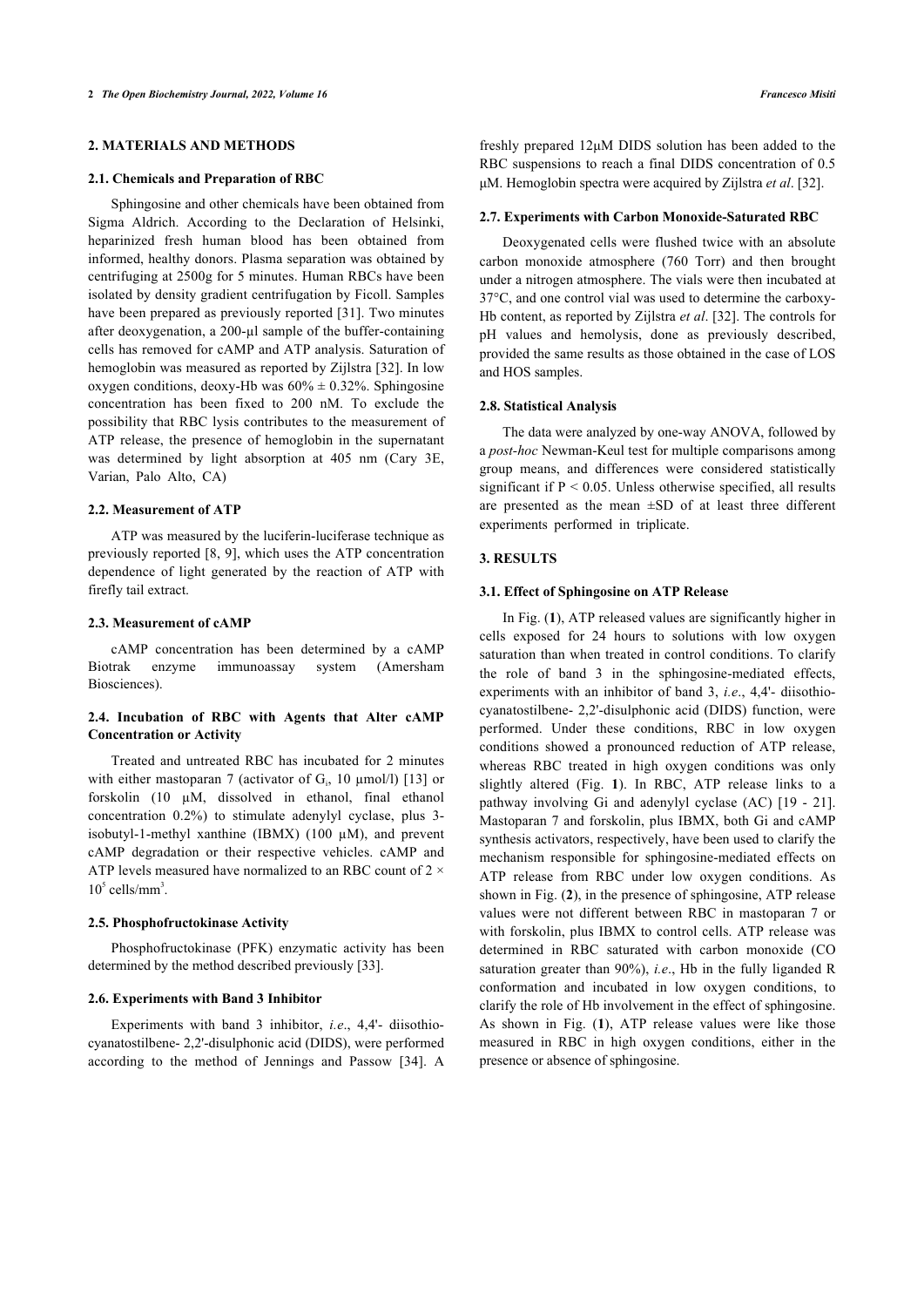

<span id="page-2-0"></span>**Fig. (1).** Effect of sphingosine treatment on ATP released from deoxygenated (LOS) and control (HOS) cells. RBCs were treated with 200 nM sphingosine at 37 °C for 24 hours. Values are the means  $\pm$  SD (N=4).  $\ast P$  < 0.01 compared with oxygenated cells;  $\sharp P$  < 0.01 compared with control deoxygenated cells.



**Fig. (2).** Effect of mastoparan 7 (10 µM), forskolin (10 µM), plus IBMX (100 µM) on ATP released from RBC following sphingosine exposure (200 nM). Values are the means  $\pm$  SD (N=5)  $*P < 0.01$  compared with deoxygenated cells (LOS).

#### **3.2. Effect of Sphingosine on the Accumulation of cAMP**

<span id="page-2-1"></span>In pathological RBC, low basal cAMP levels correlate with a reduced ability to release ATP from RBC under hypoxic conditions [[35](#page-5-20)]. cAMP levels in sphingosine-treated RBC are significantly higher when the cells are exposed to solutions with low oxygen than in control conditions (Fig. **[3](#page-2-1)**). In RBC, it has been shown that activation of Gi results in stimulation of adenylate cyclase (AC) activity, leading to increased cAMP synthesis and release of ATP [\[19](#page-5-6) - [21](#page-5-7)]. Further experiments were performed with mastoparan 7 and forskolin, plus IBMX, agents able to stimulate cAMP synthesis by activating Gi and AC, respectively. As shown in Fig. (**[4](#page-3-0)**), cAMP levels are not different between RBC incubated with mastoparan 7 or with forskolin, plus IBMX in the presence and absence of sphingosine.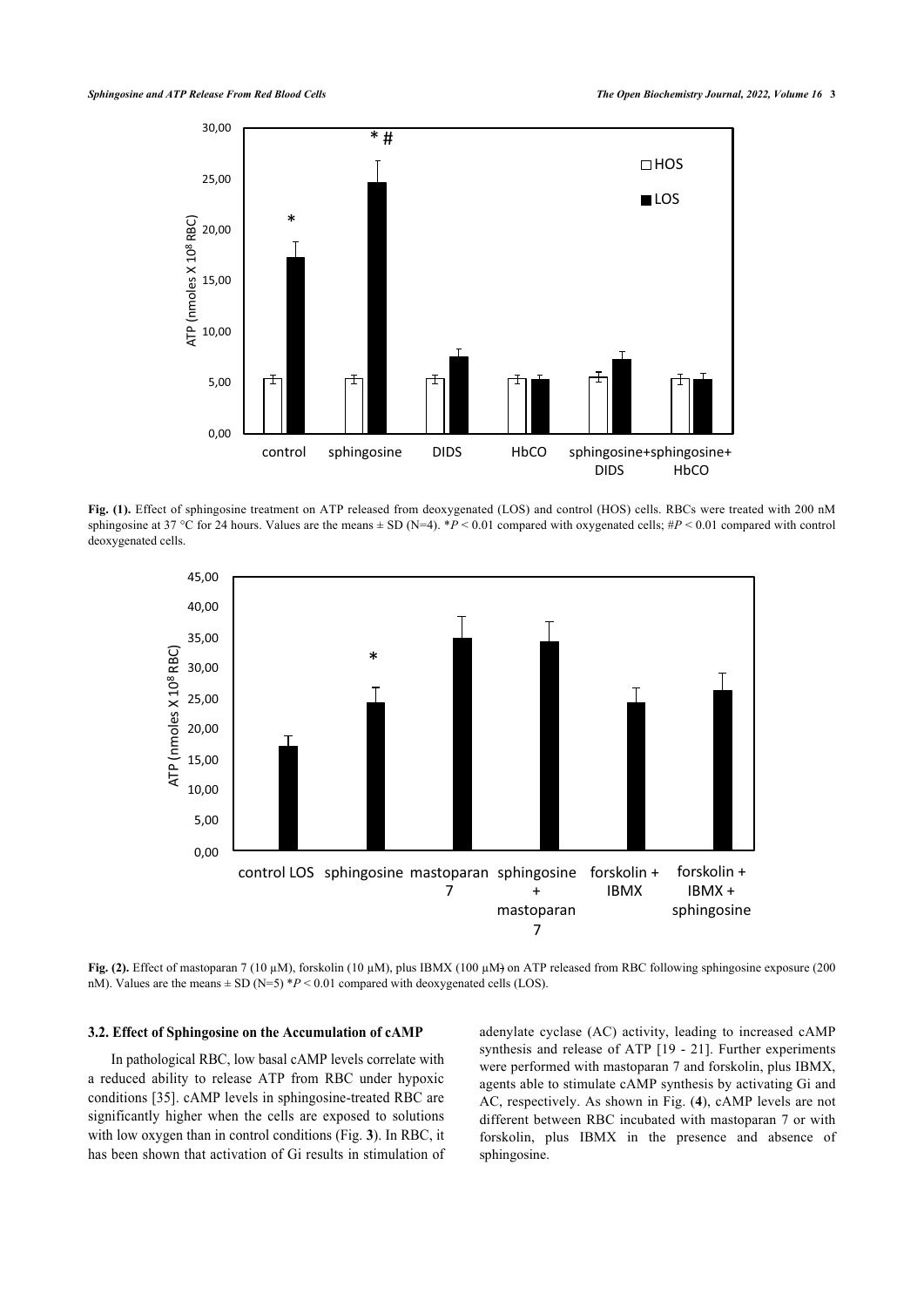

<span id="page-3-0"></span>**Fig. (3).** Effect of sphingosine treatment on cAMP accumulation in deoxygenated (LOS) and control cells (HOS). RBCs were treated with 200 nM at 37 °C for 24 hours. Values are the means ± SD (N=4). \**P* < 0.01 compared with control deoxygenated cells (LOS).



**Fig. (4).** Effect of mastoparan 7 (10 µM), forskolin (10 µM), plus IBMX (100 µM) on the cAMP accumulation in RBC following sphingosine exposure (200 nM). RBCs were treated with 200 nM at 37 °C for 24 hours. Values are the means ± SD (N=4). \**P* < 0.01 compared with control deoxygenated cells (LOS).

#### **3.3. Effect of Sphingosine on PFK Activity**

To test the possibility that ATP release following sphingosine exposure might be linked to an alteration of phosphofructokinase (PFK) activity, we performed an analysis of the activity of this enzyme on hemolysates obtained from treated and controlled intact RBC. PFK activity based on the three parameters Vmax, S50, and n50, did not show significant differences between controls and sphingosine-treated cells. In Vmax (89.53  $\pm$ 4.18 and 83.57  $\pm$  3.24 mM. min/gHb for control and treated cells, respectively), n50 (1.29 $\pm$  0.29 and 1.29  $\pm$ 

0.19 mM for control and treated cells, respectively) and S50  $(0.240 \pm 0.126$  and  $(0.340 \pm 0.123)$  for control and treated cells, respectively).

# **3.4. Hemolysis Degree**

An obvious potential source of extracellular ATP is the spontaneous lysis of the RBC. After the experiments, samples were analyzed to evaluate hemoglobin concentration in the supernatant. The percentage of hemolysis was always less than 3%.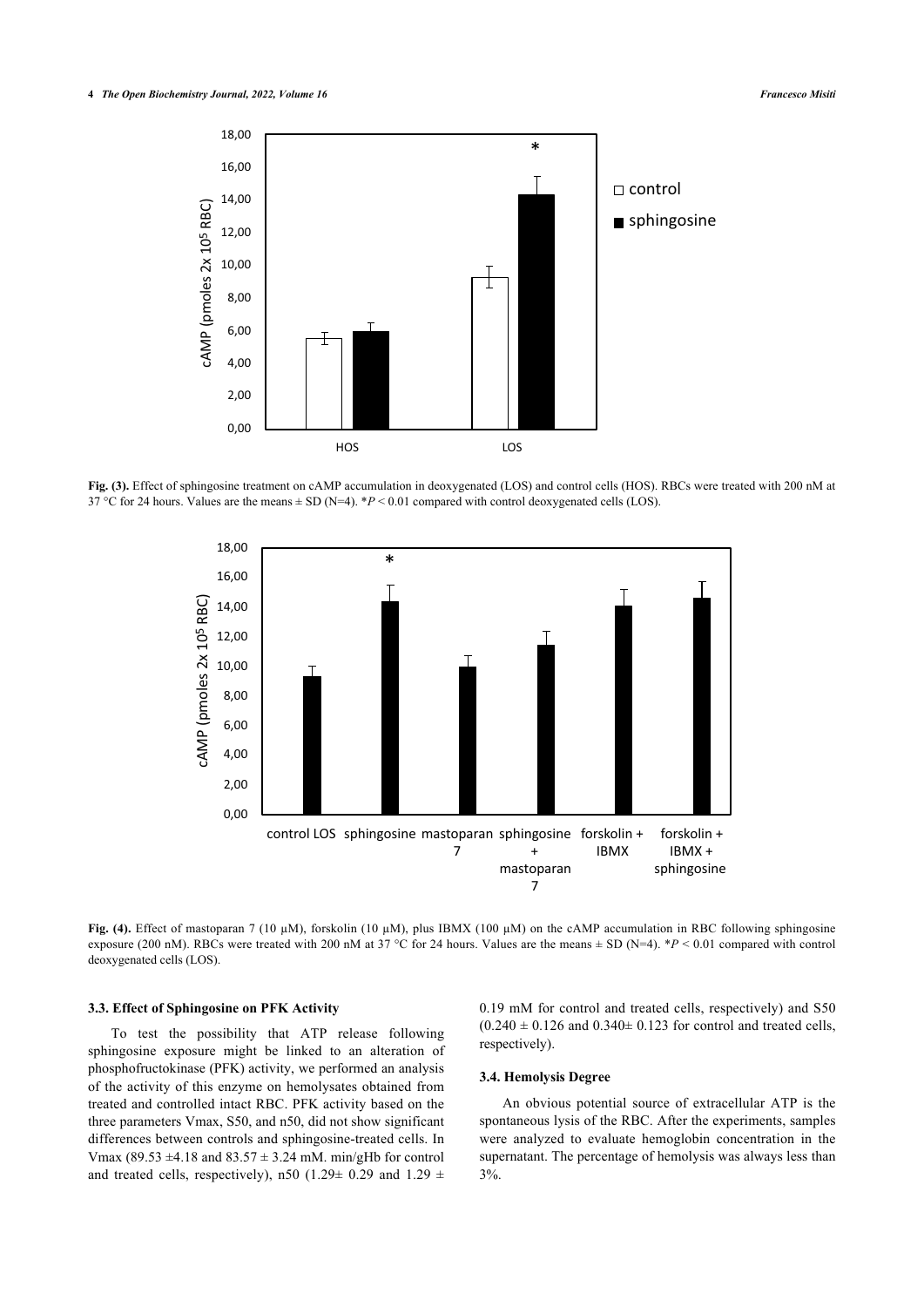# **4. DISCUSSION**

<span id="page-4-1"></span><span id="page-4-0"></span>Released ATP from RBC following reduced oxygen and mechanical deformation plays a key role in regulating vascular resistance in the lung, striated muscle, and isolated cerebral arterioles[[9](#page-4-7), [14](#page-5-1), [15,](#page-5-3) [35,](#page-5-20) [36\]](#page-5-21). Interaction between deoxyhemoglobin and protein band 3 triggers the mechanism responsible for ATP released from RBC [[27](#page-5-13), [37](#page-5-22)]. In line with this finding, alteration of the cytoskeleton and signaling pathways are related to the oxygenation/ status of hemoglobin [[38](#page-5-8) - [41](#page-5-23)]. Our data show that following sphingosine exposure under low oxygen conditions, RBC increases cytosolic cAMP levels and ATP released from RBC. Here, we show that the increase of ATP released from RBC incubated at low oxygen tension in the presence of sphingosine was strongly reduced when RBC was incubated with an inhibitor of band 3 activity (DIDS) and under experimental conditions with HbCO, suggesting the involvement respectively of protein band 3 and Hb-deoxy in the sphingosine-mediated effects observed in RBC incubated low oxygen tension. The absence of any significant effect of sphingosine on phosphofructokinase (PFK) activity rules out the glycolytic flux's involvement in the observed sphingosine-mediated effects. When heterotrimeric G proteins are activated, the subunit dissociates from the ßcomplex. The subunit and the ß- complex can then regulate, either individually or synergistically, the catalytic activity of adenylate cyclase (AC) [[19](#page-5-6) - [21](#page-5-7), [42](#page-5-24)]. Here, we evidence that in sphingosine-treated RBC, cAMP levels are higher for control cells, suggesting that the increased ATP release in sphingosinetreated RBC under low oxygen conditions could be explained by increased activity of AC. It should also be noted that mechanical deformation stimulates ATP released from RBC [[43\]](#page-5-25). Thus, it is reasonable to hypothesize that sphingosine may affect this mechanism of ATP release. Further studies are required to confirm such speculation.

#### <span id="page-4-4"></span><span id="page-4-3"></span><span id="page-4-2"></span>**CONCLUSION**

<span id="page-4-5"></span>It has been shown that sphingosine exposure to RBC triggers an increase in ATP released from deoxygenated RBC by a mechanism started by deoxy Hb/band 3 binding, as suggested by experiments performed with DIDS and HbCO. This finding implies that ATP released from RBC induced by sphingosine may be a novel mechanism for adaptation to hypoxia and confirms a key role for intracellular sphingosine in RBC physiology. It opens new opportunities to counteract vascular hypoxia, occurring in several diseases.

### <span id="page-4-7"></span><span id="page-4-6"></span>**ETHICS APPROVAL AND CONSENT TO PARTICIPATE**

Not applicable.

# **HUMAN AND ANIMAL RIGHTS**

No animals/humans were used for studies that are the basis of this research.

#### **CONSENT FOR PUBLICATION**

Not applicable.

### **AVAILABILITY OF DATA AND MATERIALS**

Not applicable.

#### **FUNDING**

This research was supported by grants from the University of Cassino (FAR 2019).

# **CONFLICT OF INTEREST**

The author declares no conflict of interest, financial or otherwise.

#### **ACKNOWLEDGEMENTS**

Declared none.

# **REFERENCES**

- [1] Gordon, J.L. Extracellular ATP: effects, sources and fate. *Biochem. J.,* **1986**, *233*(2), 309-319.
- [\[http://dx.doi.org/10.1042/bj2330309](http://dx.doi.org/10.1042/bj2330309)] [PMID: [3006665\]](http://www.ncbi.nlm.nih.gov/pubmed/3006665)
- [2] Wang, L.; O¨stberg, O.; Wihlborg, A.K.; Brogren, H.; Jern, S.; Erlinge, D. Quantification of ADP and ATP receptor expression in human platelets. *J. Thromb. Haemost.,* **2003**, *1*(2), 330-336. [\[http://dx.doi.org/10.1046/j.1538-7836.2003.00070.x\]](http://dx.doi.org/10.1046/j.1538-7836.2003.00070.x) [PMID: [12871508\]](http://www.ncbi.nlm.nih.gov/pubmed/12871508)
- [3] Wang, L.; Erling, P.; Bengtsson, A.A.; Truedsson, L.; Sturfelt, G.; Erlinge, D. Transcriptional down-regulation of the platelet ADP receptor P2Y(12) and clusterin in patients with systemic lupus erythematosus. *J. Thromb. Haemost.,* **2004**, *2*(8), 1436-1442. [\[http://dx.doi.org/10.1111/j.1538-7836.2004.00854.x\]](http://dx.doi.org/10.1111/j.1538-7836.2004.00854.x) [PMID: [15304052\]](http://www.ncbi.nlm.nih.gov/pubmed/15304052)
- [4] Di Virgilio, F.; Chiozzi, P.; Ferrari, D.; Falzoni, S.; Sanz, J.M.; Morelli, A.; Torboli, M.; Bolognesi, G.; Baricordi, O.R. Nucleotide receptors: An emerging family of regulatory molecules in blood cells. *Blood,* **2001**, *97*(3), 587-600.
- [\[http://dx.doi.org/10.1182/blood.V97.3.587\]](http://dx.doi.org/10.1182/blood.V97.3.587) [PMID: [11157473](http://www.ncbi.nlm.nih.gov/pubmed/11157473)] [5] González-Alonso, J.; Olsen, D.B.; Saltin, B. Erythrocyte and the regulation of human skeletal muscle blood flow and oxygen delivery: Role of circulating ATP. *Circ. Res.,* **2002**, *91*(11), 1046-1055. [\[http://dx.doi.org/10.1161/01.RES.0000044939.73286.E2\]](http://dx.doi.org/10.1161/01.RES.0000044939.73286.E2) [PMID: [12456491\]](http://www.ncbi.nlm.nih.gov/pubmed/12456491)
- [6] Cosby, K.; Partovi, K.S.; Crawford, J.H.; Patel, R.P.; Reiter, C.D.; Martyr, S.; Yang, B.K.; Waclawiw, M.A.; Zalos, G.; Xu, X.; Huang, K.T.; Shields, H.; Kim-Shapiro, D.B.; Schechter, A.N.; Cannon, R.O., III; Gladwin, M.T. Nitrite reduction to nitric oxide by deoxyhemoglobin vasodilates the human circulation. *Nat. Med.,* **2003**, *9*(12), 1498-1505.

[\[http://dx.doi.org/10.1038/nm954\]](http://dx.doi.org/10.1038/nm954) [PMID: [14595407\]](http://www.ncbi.nlm.nih.gov/pubmed/14595407)

- [7] McMahon, T.J.; Moon, R.E.; Luschinger, B.P.; Carraway, M.S.; Stone, A.E.; Stolp, B.W.; Gow, A.J.; Pawloski, J.R.; Watke, P.; Singel, D.J.; Piantadosi, C.A.; Stamler, J.S. Nitric oxide in the human respiratory cycle. *Nat. Med.,* **2002**, *8*(7), 711-717. [\[http://dx.doi.org/10.1038/nm718\]](http://dx.doi.org/10.1038/nm718) [PMID: [12042776\]](http://www.ncbi.nlm.nih.gov/pubmed/12042776)
- [8] Bergfeld, G.R.; Forrester, T. Release of ATP from human erythrocytes in response to a brief period of hypoxia and hypercapnia. *Cardiovasc. Res.,* **1992**, *26*(1), 40-47.

[\[http://dx.doi.org/10.1093/cvr/26.1.40](http://dx.doi.org/10.1093/cvr/26.1.40)] [PMID: [1325292](http://www.ncbi.nlm.nih.gov/pubmed/1325292)]

- [9] Dietrich, H.H.; Ellsworth, M.L.; Sprague, R.S.; Dacey, R.G., Jr Red blood cell regulation of microvascular tone through adenosine triphosphate. *Am. J. Physiol. Heart Circ. Physiol.,* **2000**, *278*(4), H1294-H1298. [\[http://dx.doi.org/10.1152/ajpheart.2000.278.4.H1294](http://dx.doi.org/10.1152/ajpheart.2000.278.4.H1294)] [PMID: [10749727\]](http://www.ncbi.nlm.nih.gov/pubmed/10749727)
- [10] Ellsworth, M.L.; Forrester, T.; Ellis, C.G.; Dietrich, H.H. The erythrocyte as a regulator of vascular tone. *Am. J. Physiol.,* **1995**, *269*(6 Pt 2), H2155-H2161. [PMID: [8594927](http://www.ncbi.nlm.nih.gov/pubmed/8594927)]
- [11] Sprague, R.S.; Ellsworth, M.L.; Stephenson, A.H.; Lonigro, A.J. ATP: the red blood cell link to NO and local control of the pulmonary circulation. *Am. J. Physiol.,* **1996**, *271*(6 Pt 2), H2717-H2722. [PMID: [8997335](http://www.ncbi.nlm.nih.gov/pubmed/8997335)]
- [12] Sprague, R.S.; Ellsworth, M.L.; Stephenson, A.H.; Kleinhenz, M.E.;